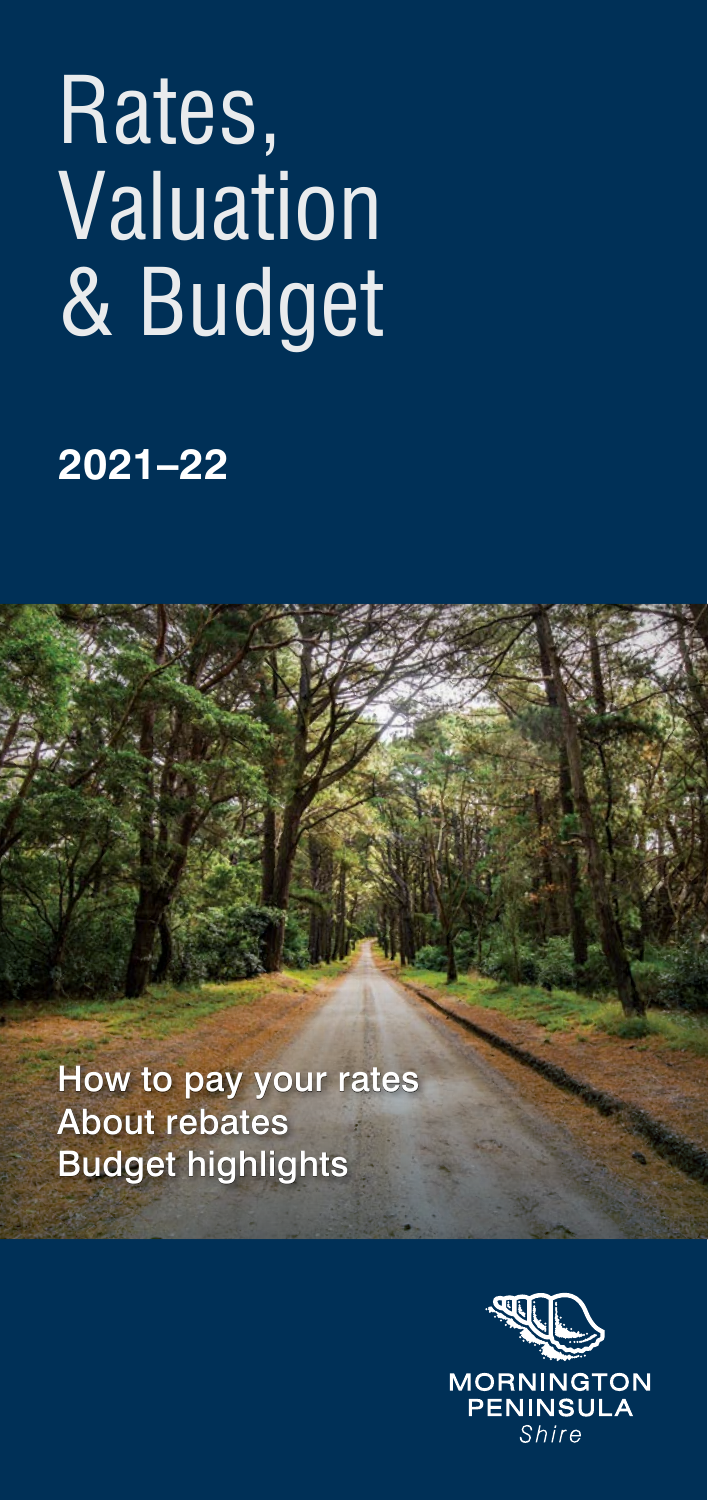## Budget highlights 2021–22



**Our 11 Councillors**

On behalf of my Council colleagues, I am delighted to present this 2021–22 Council Budget.

I'd like to thank everyone who provided feedback on our draft budget in April, your input has been invaluable and has helped shape our thinking. I am pleased that community-driven initiatives such as new bike tracks and an increased capacity to respond to coastal hazard risks are included in this Budget.

A major focus of this budget is helping our community and local businesses recover from the impacts of Covid-19. We know the pandemic hit the Mornington Peninsula's economy more severely than most other parts of Australia. At its peak last year, 2,205 jobs were lost and 59 per cent of our businesses were on JobKeeper, the highest rate in Victoria and third highest in the nation.

By investing \$10M directly towards recovery projects, initiatives and programs, we will do everything we can to help the Peninsula community bounce back stronger and more resilient.

Of course, one of the highlights of the Budget is the delivery of the Yawa Aquatic Centre, which opens on 9 July. I can't wait to see our community flock to this state-of-the-art facility!

#### Councillor Despi O'Connor

Mayor, Mornington Peninsula Shire

#### **a** mornpen.vic.gov.au/budget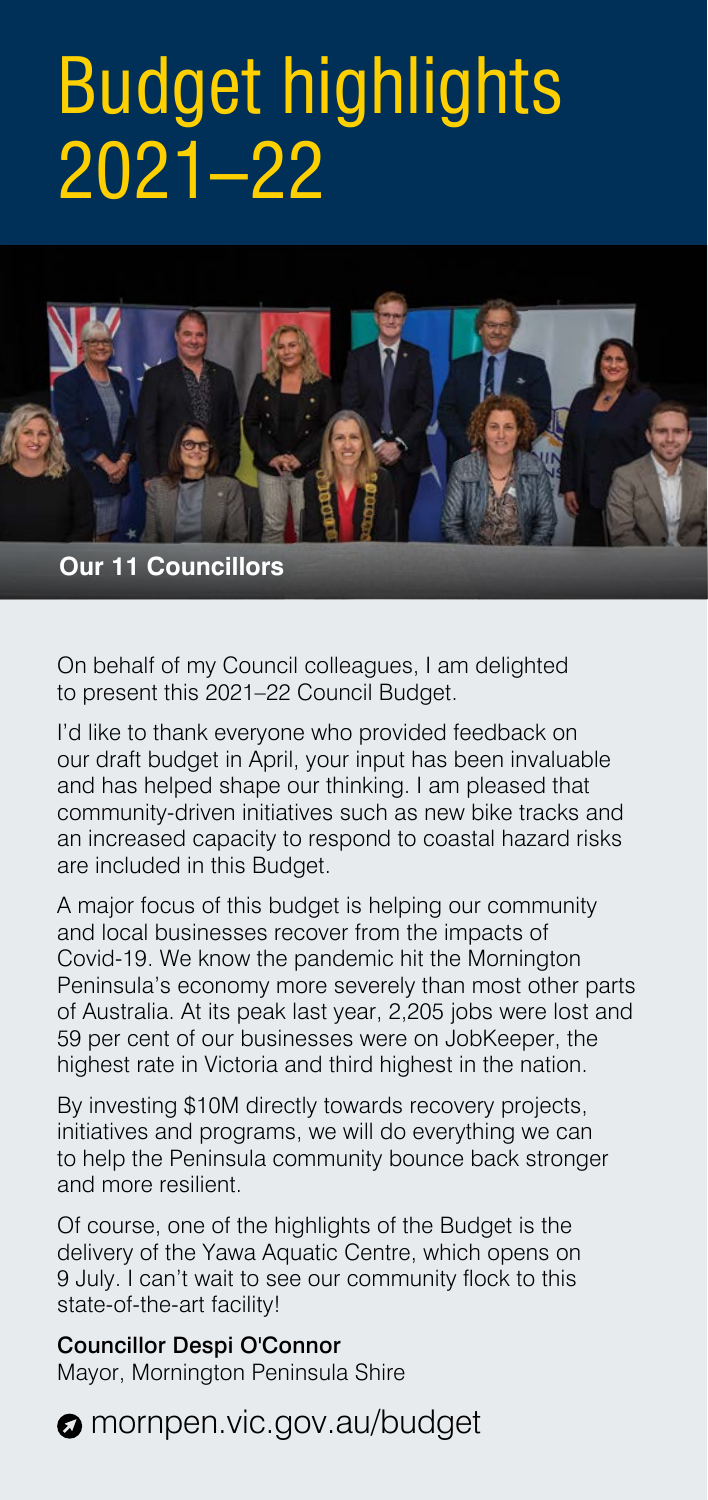

#### Community-minded initiatives

- \$2.2m for vital infrastructure and community connections
- \$142k 'First 1000 Days Program' for Aboriginal and Torres Strait Islander families
- \$125k for Mornington Peninsula Technology Park
- \$52k for a new Mornington Peninsula festival
- \$35k to continue Communities that Care.

**Briars Ward Councillors** Steve Holland, Anthony Marsh and Despi O'Connor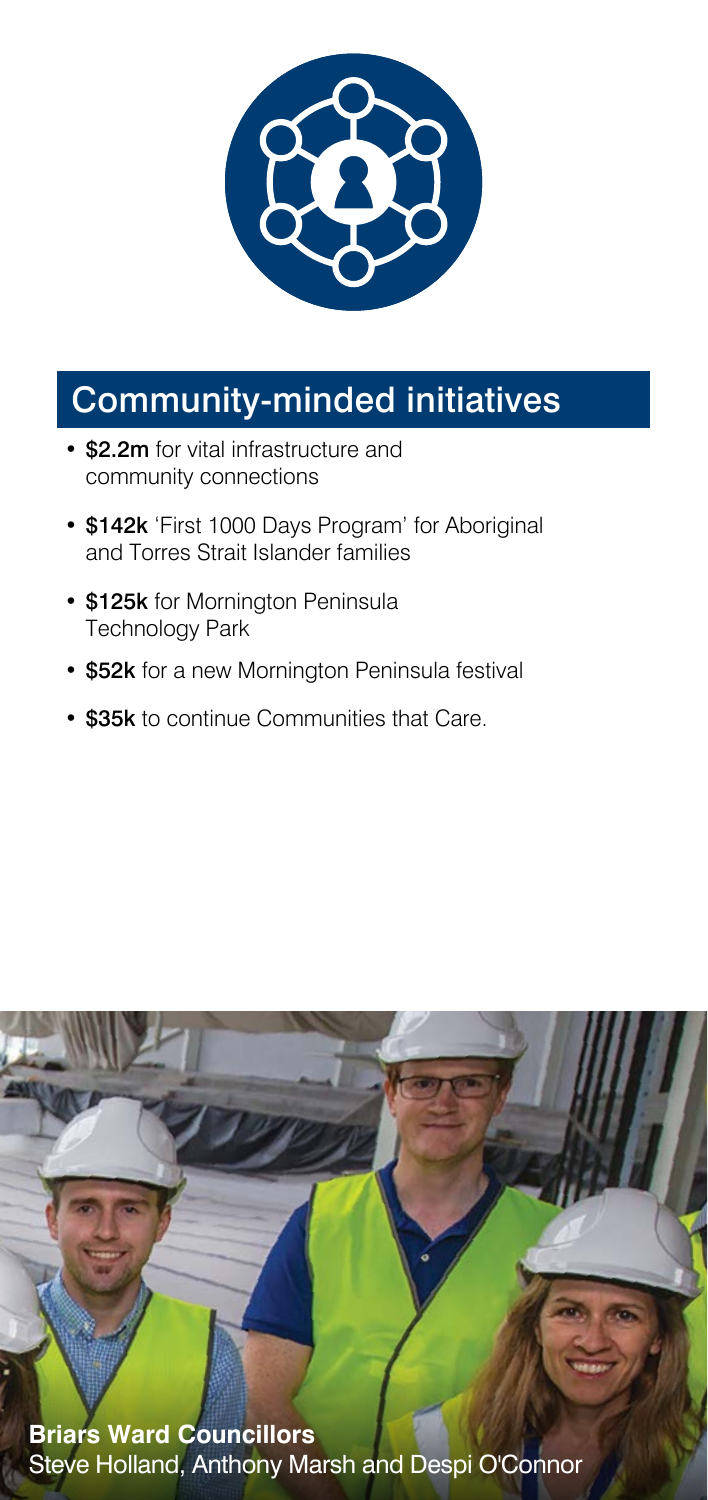**Nepean Ward Councillors** Susan Bissinger and Sarah Race



## Capital Works

The 2021–22 Capital Works Budget is \$42,928,200. Some big-ticket items include:

- \$5.9m Safer local roads and footpath works
- \$2.4m Community Facilities renewal works
- \$2.1m Sorrento Ferry Terminal Project
- \$1.6m Flinders Civic Hall redevelopment
- \$1.6m Narambi Reserve Junior Oval
- \$1.3m Hastings Boat Launching Facility Floating Pontoon
- \$1.1m Balnarring Recreation Reserve Oval Rehabilitation
- \$600k Safety Beach Master Plan Implementation
- \$152k Somerville Tennis Club LED lighting and booking system installation (estimated).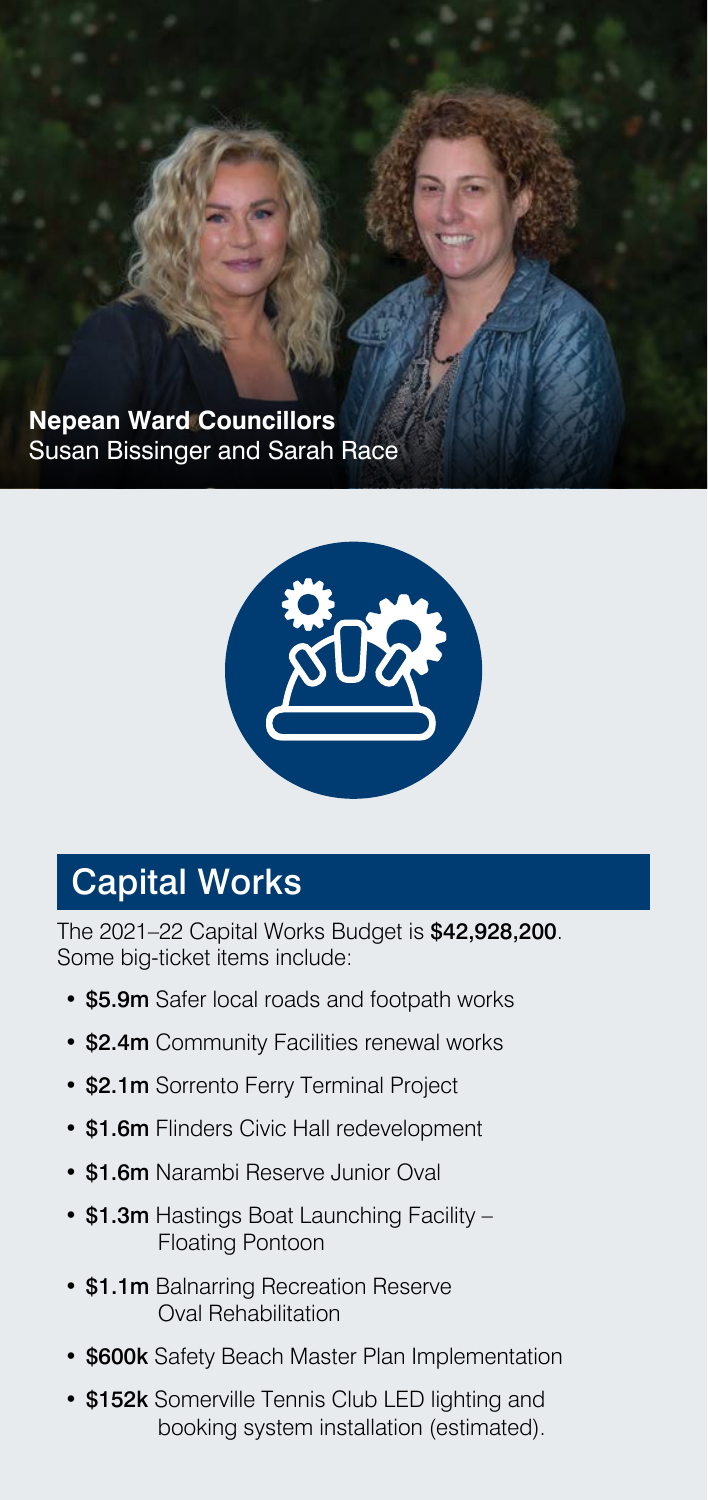

## Priority Budget

The 2021–22 Priority Projects Budget is \$7,954,000. Some projects include:

- \$700k Food Waste Collection
- \$500k Performing Arts Fund
- \$252k Carbon Neutrality
- \$225k Mornington Peninsula Open Space Strategy
- \$200k Arts and Culture Plan
- \$200k Hastings Foreshore Plan
- \$175k Mornington Peninsula Coastal Strategy.

**Seawinds Ward Councillors** Kerri McCafferty, Debra Mar and Antonella Celi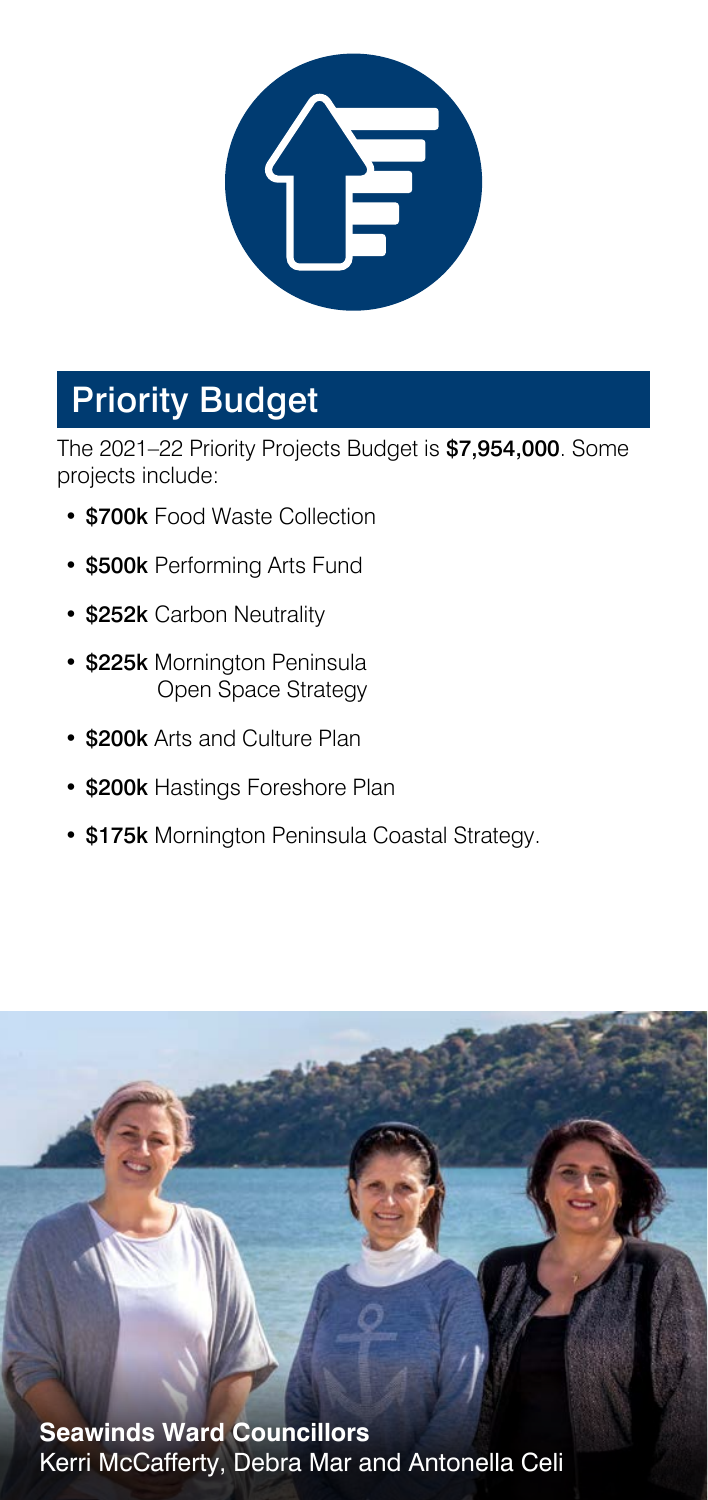

## COVID Recovery

We are investing \$10 million directly towards recovery projects, programs and initiatives such as:

- Waiving fees and charges to the value of \$1 million. This relief will be provided across the community and business sector and to our most vulnerable.
- Using \$650k to re-establish the Outdoor Dining and Township Activation program from October 2021 – April 2022.
- Ensuring a green recovery and rebuild our local economy with a focus on transitioning to a net zero carbon energy sector with \$500k to fast track priority Climate Emergency Actions.
- Building disaster resilience with \$250k to enhance Emergency Management capability and preparedness of the Peninsula.
- Scoping and implement an 'on demand' bus service trial to the value of \$110k.
- Rolling out over \$2 million worth of grants: events, community recovery, business recovery, social service provider community support, youth and biolinks.
- Planning for long term changes through funding key migration and social connection research (\$155k).
- Spending \$250k to support community-built bike tracks.
- Using \$490k to progress the Bay Trail construction readying necessary concept designs, approvals and advocacy.
- Fast tracking and expanding our social housing planning and advocacy by allocating \$100k.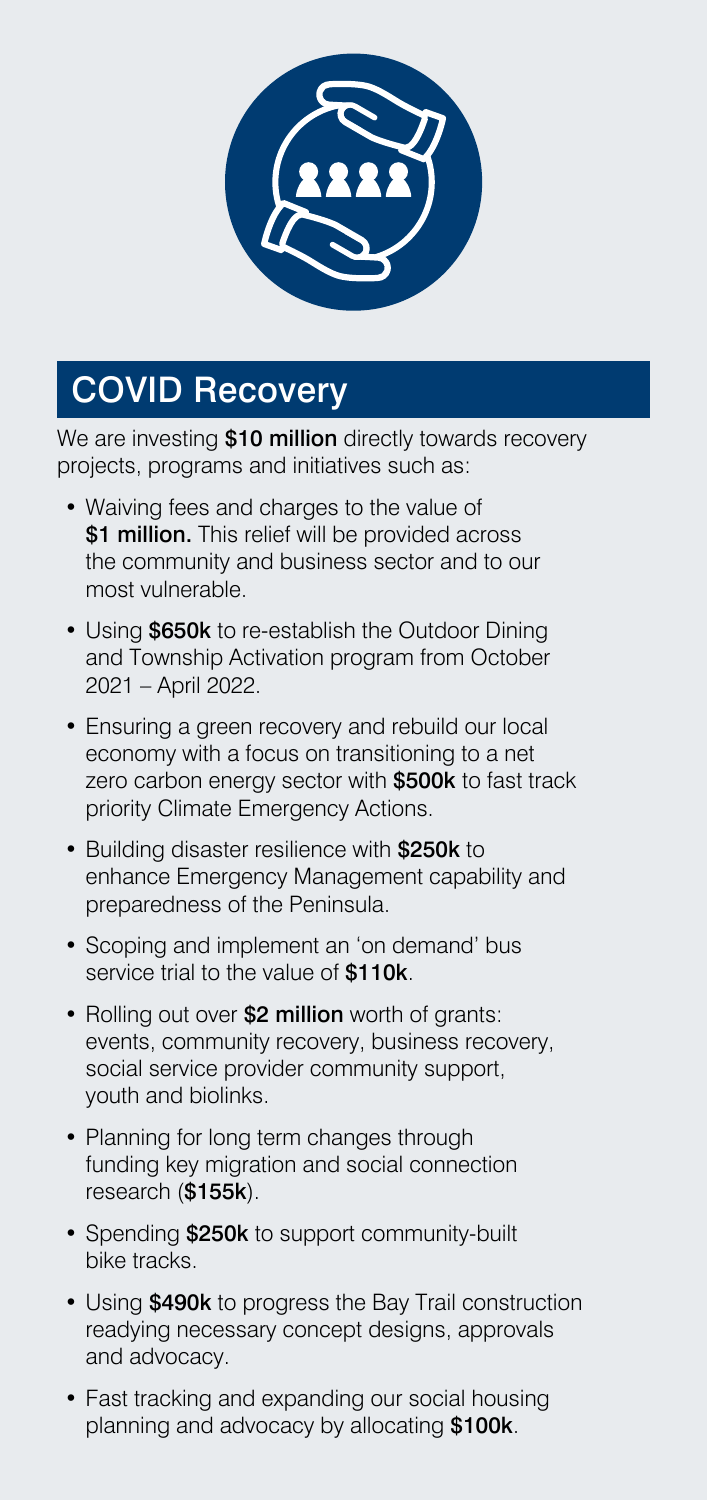**Watson Ward Councillor** Paul Mercurio AM

#### **Cerberus Ward Councillor** Lisa Dixon

**Red Hill Ward Councillor** David Gill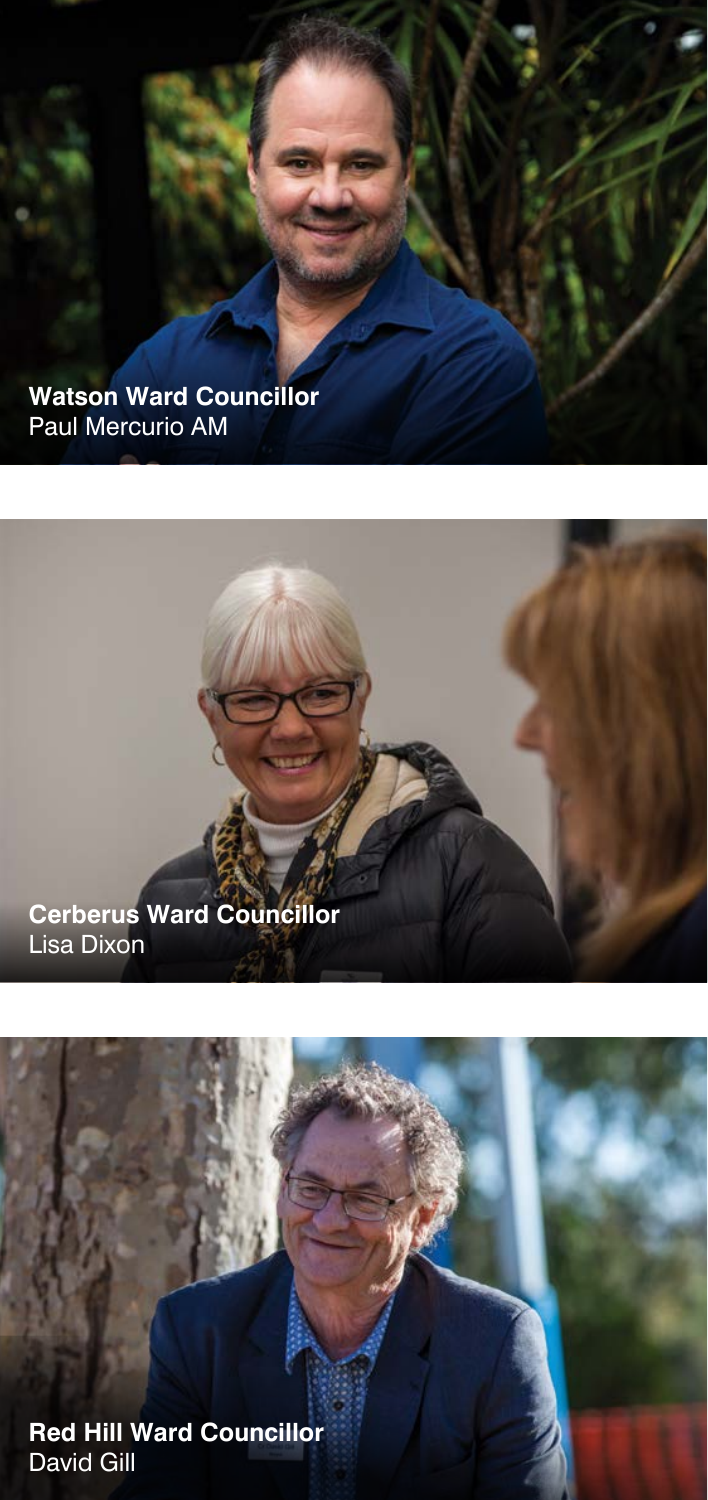#### **Valuations**

The general valuation has a relevant date of 1 January 2021 and is based on market conditions at, and the lead up to that date.

The valuations attributed to each property does not influence the total rate revenue collected but provides the method used by the Shire to apportion rates throughout the community. Up to date Shire valuations ensure equity in property-based rates.

The *Valuation of Land Act 1960* allows property owners to object to the valuation of their property if they think the value does not reflect the market value as at the relevant date. Details about valuation objections are printed on the back of the rate notice and on our website.

Property valuations are used as a basis to calculate how much you pay in rates. Victorian Government legislation requires the property valuation to be assessed for all properties every year. We use the Capital Improved Value (CIV) method to determine your rates. CIV is essentially the market value of the entire property including the land value. Property values are determined by analysing market sales and rental evidence. This information is then applied to individual properties, taking into account the different characteristics of each property.

Supplementary valuations are completed throughout the year to account for changes to a property that affects value, examples include a building extension, building demolition, construction of a new building or land subdivision. The Australian Valuation Property Classification code (AVPCC) appearing on the rate notice is a land use classification code used for applying a Fire Service Property Levy.

**O** mornpen.vic.gov.au/valuations

#### **Rates**

Rates are not a "fee for service" but rather a contribution towards the cost of community. A property tax based on value. The Rating year is from 1 July 2021 to 30 June 2022.Rates adopted for this rating year are as follows:

| <b>General Rate</b>            | 0.0015555 |
|--------------------------------|-----------|
| Vacant Land                    | 0.0021776 |
| Farm Land and Trust for Nature | 0.0005444 |
| <b>Conservation Land</b>       | 0.0011666 |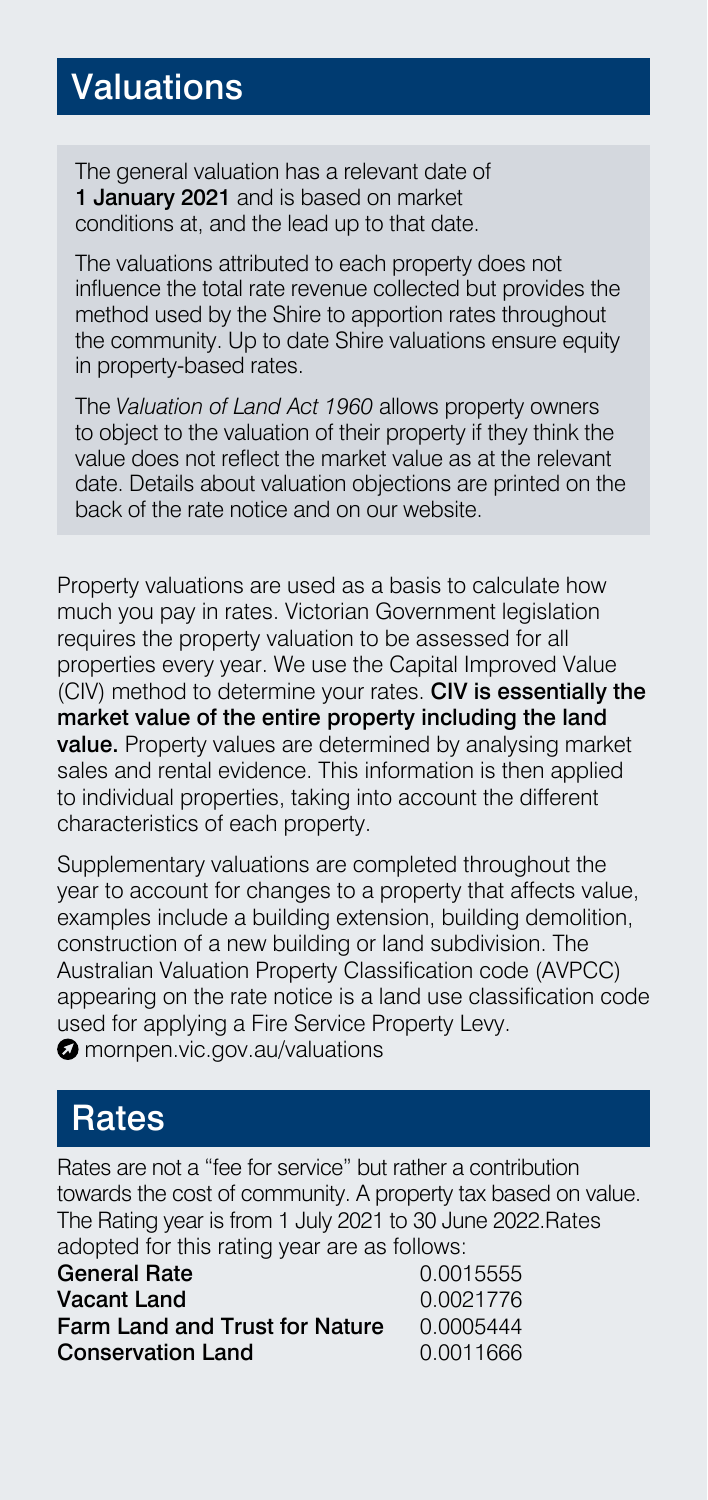For example, rates for an average improved residential property with a CIV of \$825,000, will be calculated as  $$825,000 \times 0.0015555 + $338$  $(waste charge) = $1.621.29$ .

\*Fire Services Property Levy and any opt in services such as green waste bins are not included in this calculation

#### Differential rates

#### Conservation Land Rate

Replaces the Land Sustainability Rebate and rewards landowners on properties of two hectares or larger (who currently do not receive the Agricultural Rate) for undertaking sustainable land management actions in accordance with the application quidelines.

This attracts a differential rate of 25 per cent below the general rate on the land component (excluding house and curtilage). To apply go to: **O** mornpen.vic.gov.au/conservation

Trust for Nature

Landowners can permanently protect native vegetation, including habitat for plants and wildlife, on their own properties with a Trust for Nature conservation covenant, providing a discount of 65 per cent on their rates for the area of land convenanted.

A conservation covenant is a permanent, legally-binding agreement placed on a property's title to ensure native vegetation on the property is protected forever. This agreement is voluntary and negotiated between Trust for Nature and each individual landowner.

Find out how you can place a covenant on your land. Go to **O** mornpen.vic.gov.au/trustfornature

#### Mornington Peninsula Agricultural Rate

Qualification for the Agricultural Rate requires that the property must firstly be classified as "Farm Land" in accordance with the provisions of the *Valuation of Land Act 1960*. To apply refer to the valuations website, and for information on all differential rates, including vacant land, go to: **O** mornpen.vic.gov.au/differentialrates

## Rate capping

The rate cap limits the average annual increase of Rates and Charges to 1.5 per cent as set by the State Government for the 2021-22 financial year. We comply with the rate cap.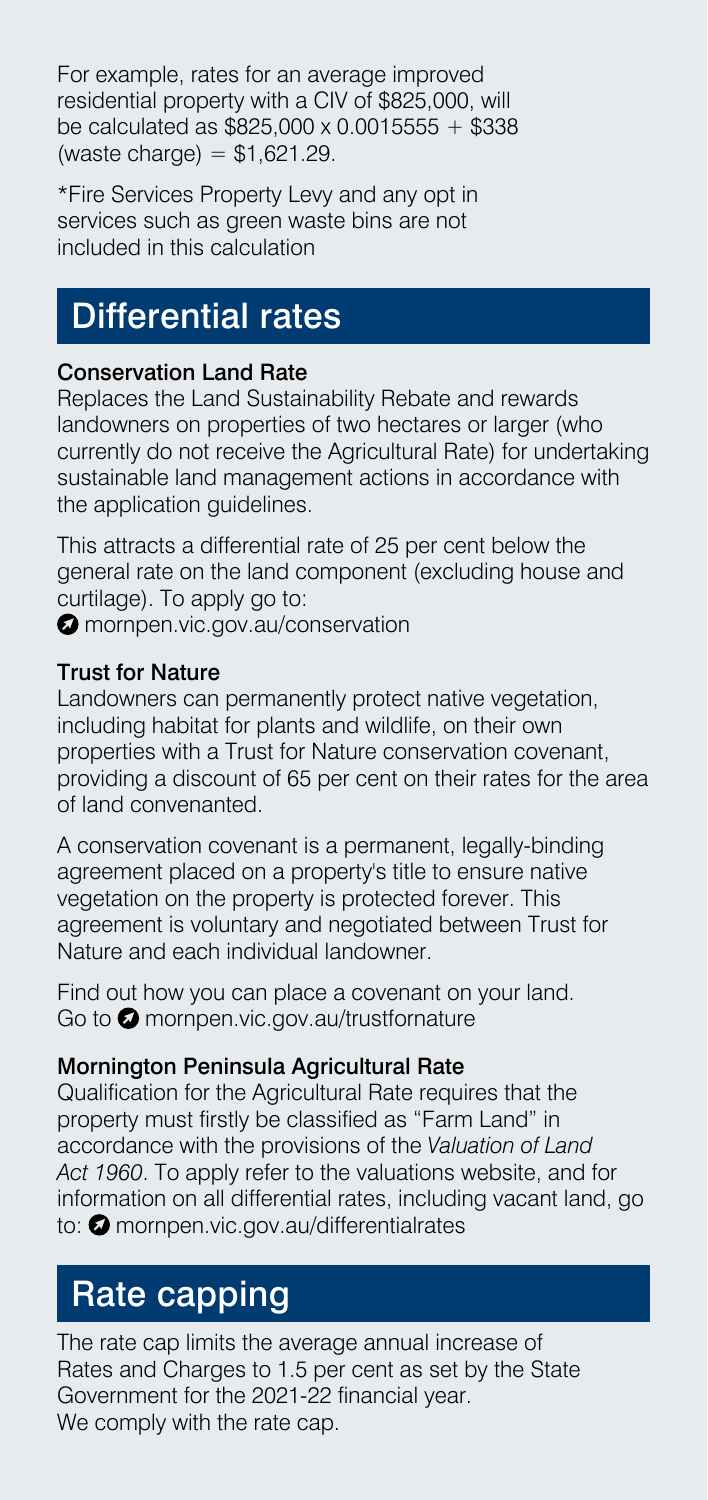### Contiguous rating

Multiple titles that are next to each other (contiguous) and are used and occupied by the same person can be combined onto one rate notice. Properties must be abutting (may be separated by approved spaces such as public reserve, etc.). Please seek financial advice before applying, as this combination may have unintentional taxation consequences. For further information go to:

**O** mornpen.vic.gov.au/contiguous

**2** 5950 1090

#### Land Title Consolidation – Grant

To promote land consolidation and reduce the likeliness of increased dwelling applications in the Green Wedge Zone, a \$5,000 grant will be available to landowners on presentation of a consolidated certificate of title in this rating year.

## Waste Service Charge

Section 162 of the *Local Government Act 1989* provides the Shire with the power to raise a service charge for collection and disposal of refuse.

As stated in the *Revenue and Rating Plan* adopted 2021, the Shire applies a compulsory waste service charge for the collection and disposal of refuse on all rateable properties. This service includes collection, disposal, recycling, street and footpath sweeping, beach cleaning, public place sanitation, state government landfill levy, and drain litter collection.

The waste service charge is not a 'fee for service' levy based on services received or accessed, but rather a recovery of cost, including providing for the cost of rehabilitation of our landfill once it reaches the end of its useful life. The Waste Service Charge for this rating year is \$338 per assessment.

#### Rebates and concessions

#### Pensioner rebate

To be eligible for a pension concession, the ratepayer must be the holder of a current eligible concession card (not available for health care card holders). Approved pension cardholders receive up to 50 per cent off their rates to a maximum of \$247 and \$50 from their fire services levy amount for the current rating year.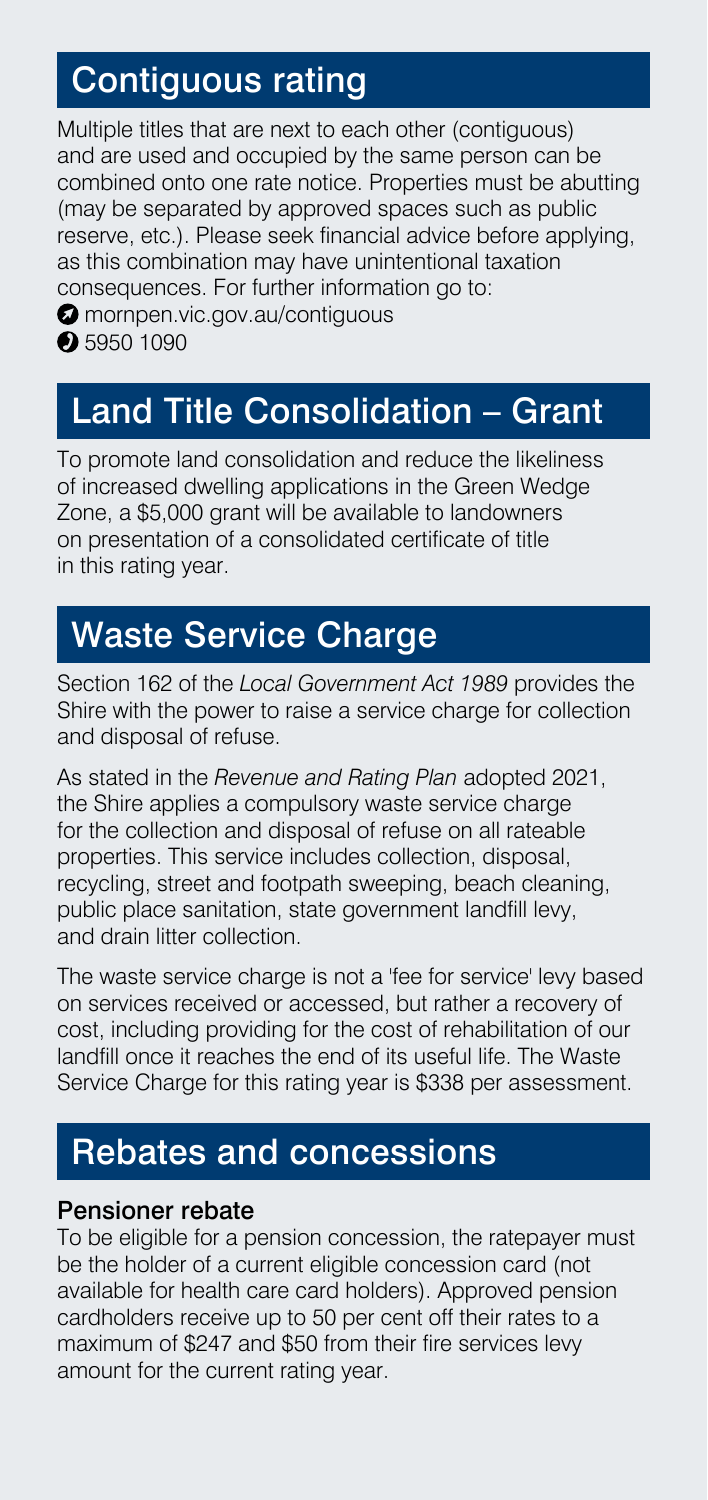The concession only applies to your principal place of residence and only one non-transferable concession will be granted per rating year. Applications may be received until 30 June, in the current rating year. For further information or to apply go to: **O** mornpen.vic.gov.au/pensioner

#### Heritage rebate

The Heritage Rebate recognises the cultural values of heritage properties on the Mornington Peninsula. Go to **O** mornpen.vic.gov.au/heritagerebate

### Fire Services Levy

Local councils must collect the Fire Services Property Levy on behalf of the State Government. There is a fixed charge of \$114 for residential properties and \$233 for other properties, as well as a variable charge dependant on property type and based on the valuation of the property. For more information refer to your current rates notice.

#### Online payments

**O** mornpen.vic.gov.au/payonline

#### Are you having difficulty paying your rates?

If you feel you cannot make the payments by the due dates, please contact the Revenue Department immediately to discuss your situation and payment plan options.

**2** 5950 1080

#### If you have moved, let us know

**M** mornpen.vic.gov.au/addresschange

#### eNotices

You can opt in to receive your rates notice via email. Once you have signed up, you will receive rates notices by email, and can log on to reproduce a notice (including tip vouchers) at any time.

Go to: @ mornpen.vic.gov.au/eNotices